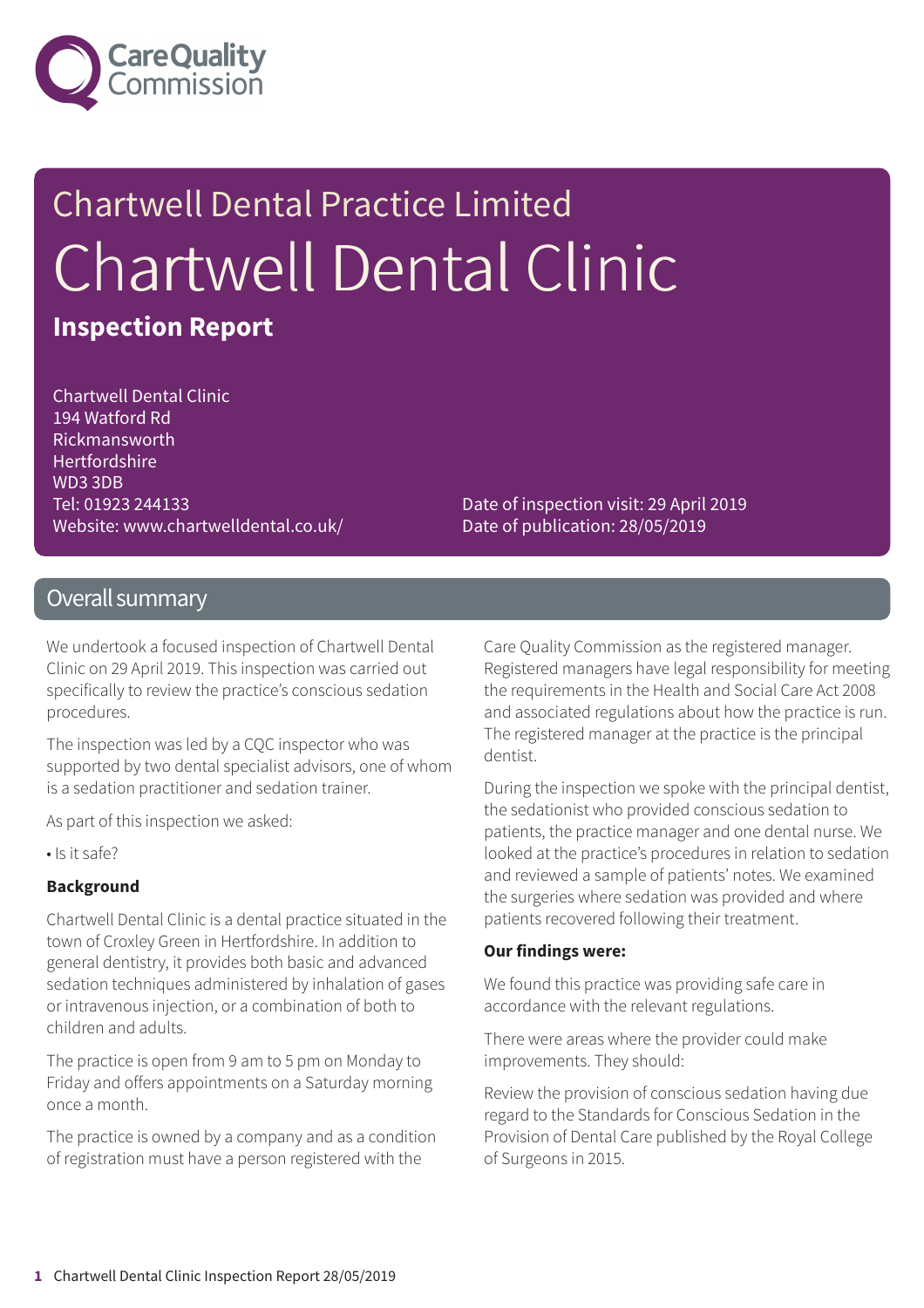#### The five questions we ask about services and what we found

We asked the following question(s).

#### **Are services safe?**

We found this practice was providing safe care in accordance with the relevant regulations.

Chartwell Dental Practice offered both basic and advanced sedation techniques to all patients of all ages. Under an NHS contract it offers basic techniques only to adults and children. The practice had been offering advanced sedation techniques privately to some children, but we were assured by staff that this was no longer being made available to patients under 12 years of age.

Advanced techniques, using midazolam and fentanyl were still offered, when deemed appropriate, to the older age groups, and we found that the provider mostly followed the Standards for Conscious Sedation in the Provision of Dental Care published by the Royal College of Surgeons in 2015.

**No action**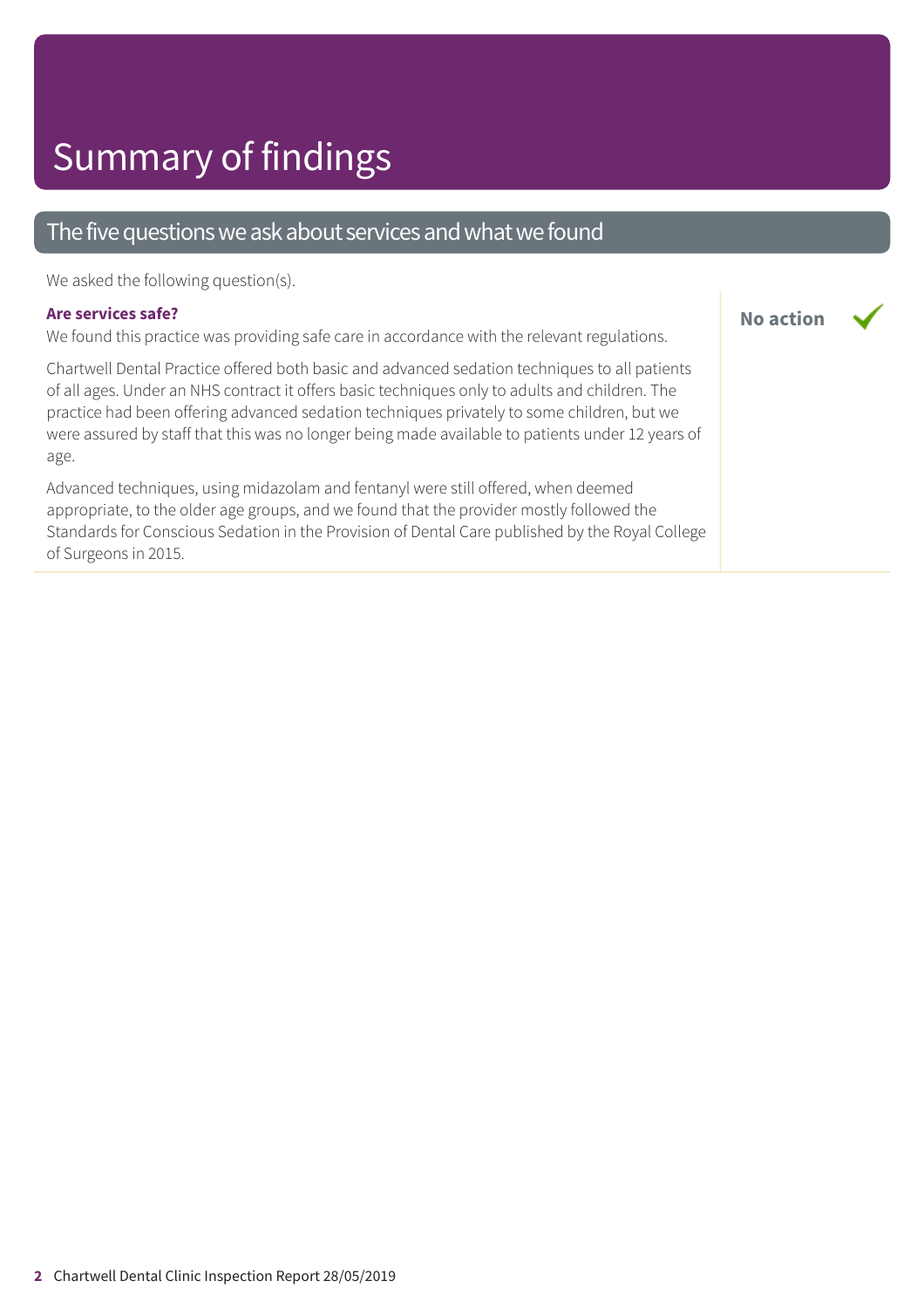## Are services safe?

### **Our findings**

Chartwell Dental Clinic has been offering conscious sedation to patients for several years. Patients are seen via internal referrals and from outside practitioners. Conscious sedation enables patients who are particularly anxious to receive both routine and more complex dental treatment. Provision of care under sedation is often a safer alternative to treatment with general anaesthetic, which can only be provided in a hospital setting.

We inspected this location in 2017 and noted some areas where the practice could consider the implications of the Standards for Conscious Sedation in the Provision of Dental Care published by the Royal College of Surgeons in 2015. Whilst some progress had been made, the standards had not been fully implemented and we have encouraged the provider to make further improvements. We asked the practice to ensure, with the exception of dental emergencies, that patient consent is obtained at a separate appointment which is not on the same day that treatment is provided. Patient consent should then be confirmed again, on the day of treatment. The practice also needs to monitor patients receiving Midazolam for at least one hour following the last increment of Midazolam. The way staff manage patient complications and medical emergencies should be regularly rehearsed.

We saw evidence that all the staff who delivered care under conscious sedation had undergone appropriate training and their continual professional development (CPD) was up to date. The required CPD is 12 hours of accredited sedation related training in a five-yearly cycle, which all relevant staff had completed.

The provider had the appropriate equipment to deliver inhalational sedation using oxygen and nitrous oxide. This was delivered by a closed-circuit system with scavenging to reduce the likelihood of nitrous oxide building up in the treatment room. Gas cylinders were correctly stored, were in date and there was an automatic switch over to spare cylinders when required. Pulse oximeters and capnography were available for monitoring patients during sedation. Blood pressure monitoring was also available. The equipment was fitted with audible alarms to alert the team to changes in patients' oxygen levels and blood pressure. This equipment had been serviced regularly, the most recently in March 2019.

Emergency drugs and equipment were available and were in accordance with guidance from the resuscitation council and the British National Formulary. Appropriate drugs for the reversal of sedation in an emergency were also available. Controlled drugs were correctly stored and documented. An Automated Electronic Defibrillator (AED) was also available for use in an emergency.

Staff had appropriate training in intermediate and paediatric life support, but we noted that simulated scenario based training was not regularly carried out in accordance with the Standards for Conscious Sedation guidelines. We found some sedation drugs (Fentanyl) that had passed their expiry date. These drugs were safely disposed of during the course of the inspection.

We examined clinical records of patients undergoing sedation. These records demonstrated that patients' oxygen saturation levels, pulse rates and blood pressure were monitored during sedation. The provider showed us details of appointments for pre-sedation patient assessment and consent on dates in advance of their sedation appointments. However, some of the records we examined recorded both patients' consent to sedation and their treatment on the same day, and it was unclear whether these were actual dental emergencies. The doctor who provided the sedation told us that on some occasions they judged from the referral information that a pre-sedation consent visit might cause unnecessary anxiety to the patient.

There was a recovery room which was equipped with some monitoring equipment and also had oxygen available. There were three beds available, although these were not screened to ensure patient privacy. Recovery was normally supervised by a qualified nurse who was able to assess when a patient was suitably recovered from their sedation and fit for discharge. The practice had a suitable discharge policy and appropriate written instructions were given to patients and their escorts. We did note that some patients were not always monitored for an hour after the last increment of Midazolam was given, as recommended in national guidelines.

After discussion it was accepted that the sedation practitioner would be in a position where he might be responsible for more than one sedated patient at the same